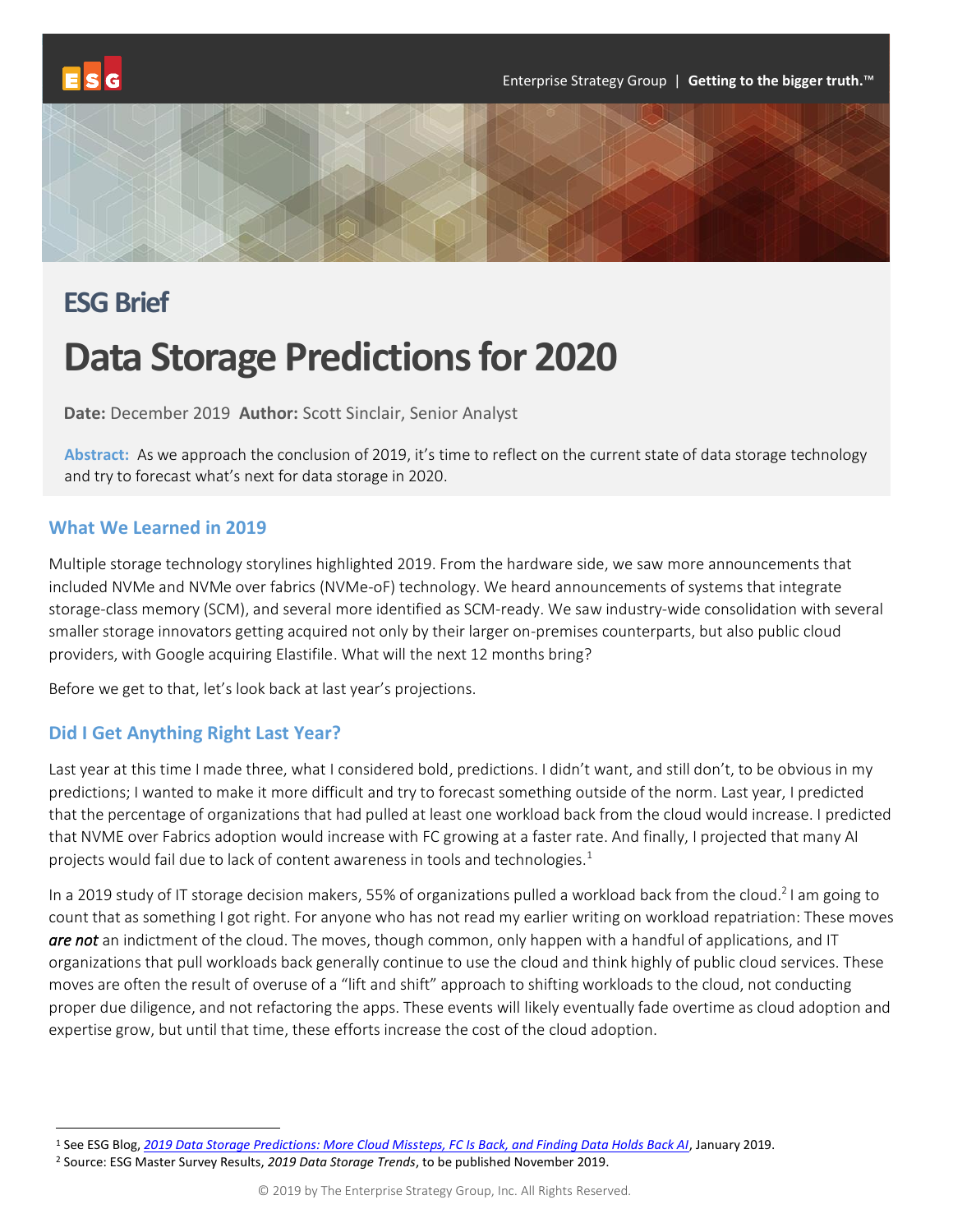On NVMe over fabrics, it is still early, but the results so far are different than I expected. Based on current research data, the preference for NVMe over fabrics adoption is trending toward Ethernet.<sup>3</sup> The prevalence of Fibre Channel combined with how easy it is to upgrade an existing FC environment to NVMe over Fibre Channel still suggests that NVMe over FC will have strong adoption moving forward, but the jury is still out on this.

On AI projects failing due to lack of content awareness, I might have been too bold on that claim. The value created by AI initiatives is so high that inefficient data management adds cost but is not causing the initiative to be considered a failure. I still expect, however, that understanding content will be a major storage focus area moving forward.

# **What's in Store for 2020?**

First, let's get the obvious out of the way: Data will continue to grow. Public cloud adoption will increase. We will see increases in investment in application development and modern Dev/Ops practices. We will also see continued investment in highly valuable data-centric workloads such as analytics, machine learning, and deep learning. These trajectories started prior to 2019, and we will likely see them to continue into 2020 and beyond. Otherwise, here are my predictions for 2020:

## **One or More Public Cloud Providers Will Acquire an On-premises/Hybrid Data Storage Company**

The long-held perception that eventually all IT will be public cloud-based is starting to fade. Hybrid cloud infrastructure is the de facto standard of modern IT. And for digital businesses, data is increasing on- and off-premises at similar rates. In other words, on-premises infrastructure will be a significant part of IT for the foreseeable future. In response, multiple public cloud providers have announced hybrid cloud solutions, such as AWS Outposts, Google Cloud's Anthos, and Microsoft Azure Stack. Then last year, Google acquired Elastifile to bolster its cloud file storage portfolio. I expect that this move is only the beginning. As the cloud space becomes more competitive and as hybrid offerings become more important, the need for advanced services and capabilities will fuel more technology acquisitions, with file storage being a likely target area for candidates.

### **IT Investment in Data Identification and Classification Will Accelerate**

High-value workloads such as analytics, machine learning, and IoT workloads are driving data growth both on-premises and in the cloud. And IT organizations with extreme levels of data growth, such as 50% or more annually, are far more likely than slow data growth organizations to identify a lack of content awareness as a top data storage challenge.<sup>4</sup> I am stepping back a little from last year's prediction, as identifying and locating the right data is a major business problem *hindering* digital efforts, but not crippling them. This is still a major area of concern for digital businesses. I expect addressing data classification, especially with tools that expedite and maximize the use of metadata, across a hybrid cloud ecosystem to be a top three investment area for digital enterprises in 2020.

# **Consolidated Hybrid Cloud Operations Will Become the Standard IT Organization Model**

As recently as two years ago, a majority of IT organizations managed public cloud services and on-premises infrastructure separately.<sup>5</sup> This year, I expect not only a significant majority of IT organizations to consolidate on- and off-premises responsibilities into one team, but also significant investment growth in management tools that span both on- and offpremises infrastructure environments. This prediction is based on an expectation that significant increases in Kubernetes and container-based workloads adoption will be the catalyst. Container-based workloads are far more likely to span on-

<sup>3</sup> ibid.

<sup>4</sup> ibid.

<sup>5</sup> Source: ESG Master Survey Results, *[The Emergence of Multi-cloud Strategies](https://research.esg-global.com/reportaction/TheEmergenceofMulticloudStrategies/Toc)*, April 2018.